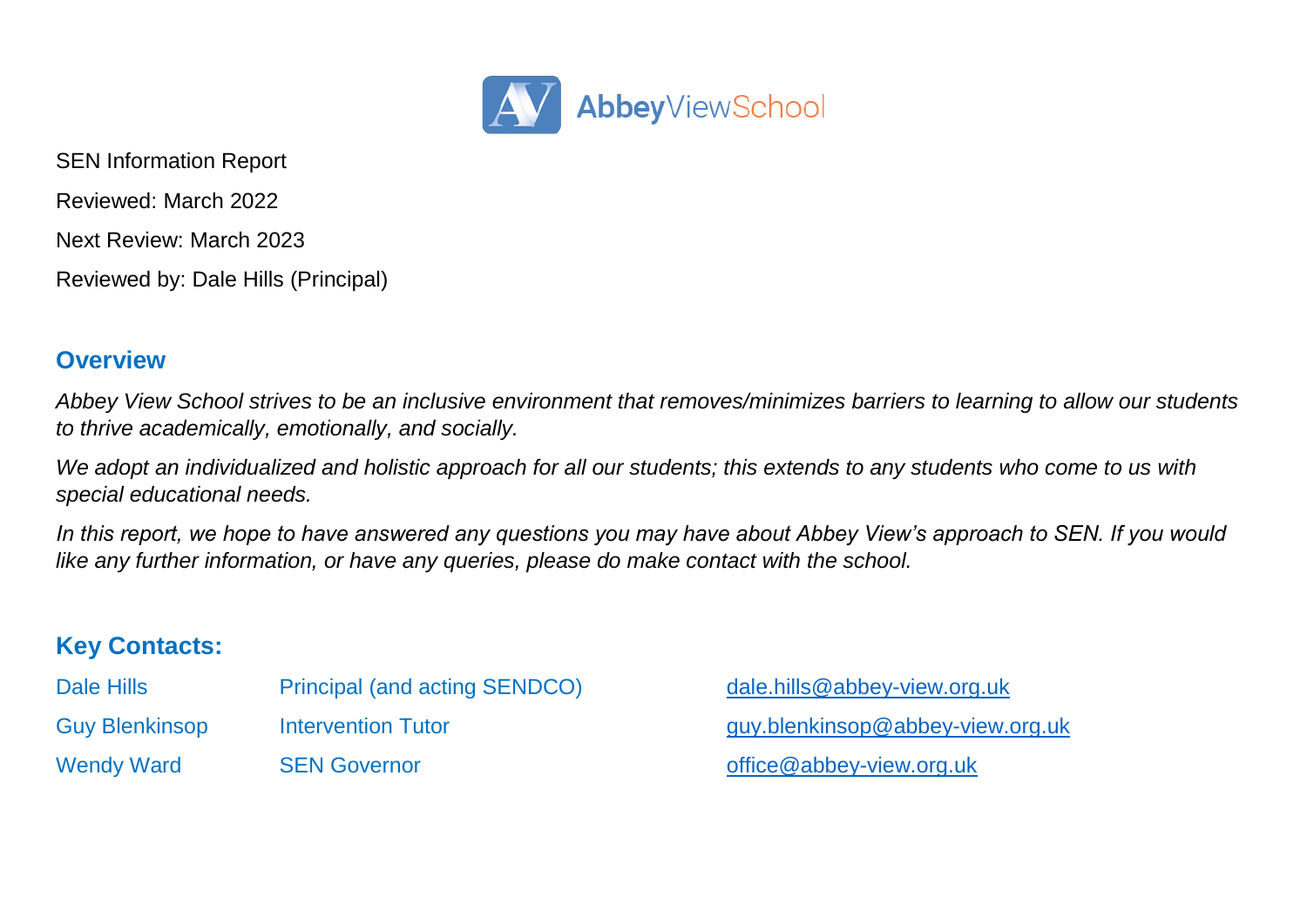#### **What does SEN mean?**

SEN stands for Special Educational Needs. This can sometimes be referred to as additional needs. Where a student is believed to have SEN, there may be additional things that the school needs to do to ensure they are able to access their education in the same way as their peers.

## **What types of SEN are there?**

SEN is usually broken down into four different categories. These are:

*Communication and Interaction (C&I)*

*Cognition and Learning (C&L)*

*Social, Emotional and Mental Health Difficulties (SEMH)*

*Physical and/or Sensory Needs (P&SN)*

#### **How do we identify and assess pupils with SEN?**

In the first instance, the student's mainstream school will notify us of whether or not the student has any additional needs; this may be by sharing an EHCP, My Plan, My Plan + or any specialist reports.

However, whilst behaviour difficulties is not usually considered a type of SEN, we recognize that many students who join us may have underlying SEN needs that haven't been identified. In this case, staff who have any concerns can communicate this with the school SENCO, who will investigate further. The small groups at Abbey View mean that underlying SEN needs can be identified more easily.

Parents/carers are encouraged to share any of their own concerns with the school, and, often, the students themselves may report their own concerns around their learning. All of these things will be picked up and communicated to the school SENCO or SLT who will further investigate.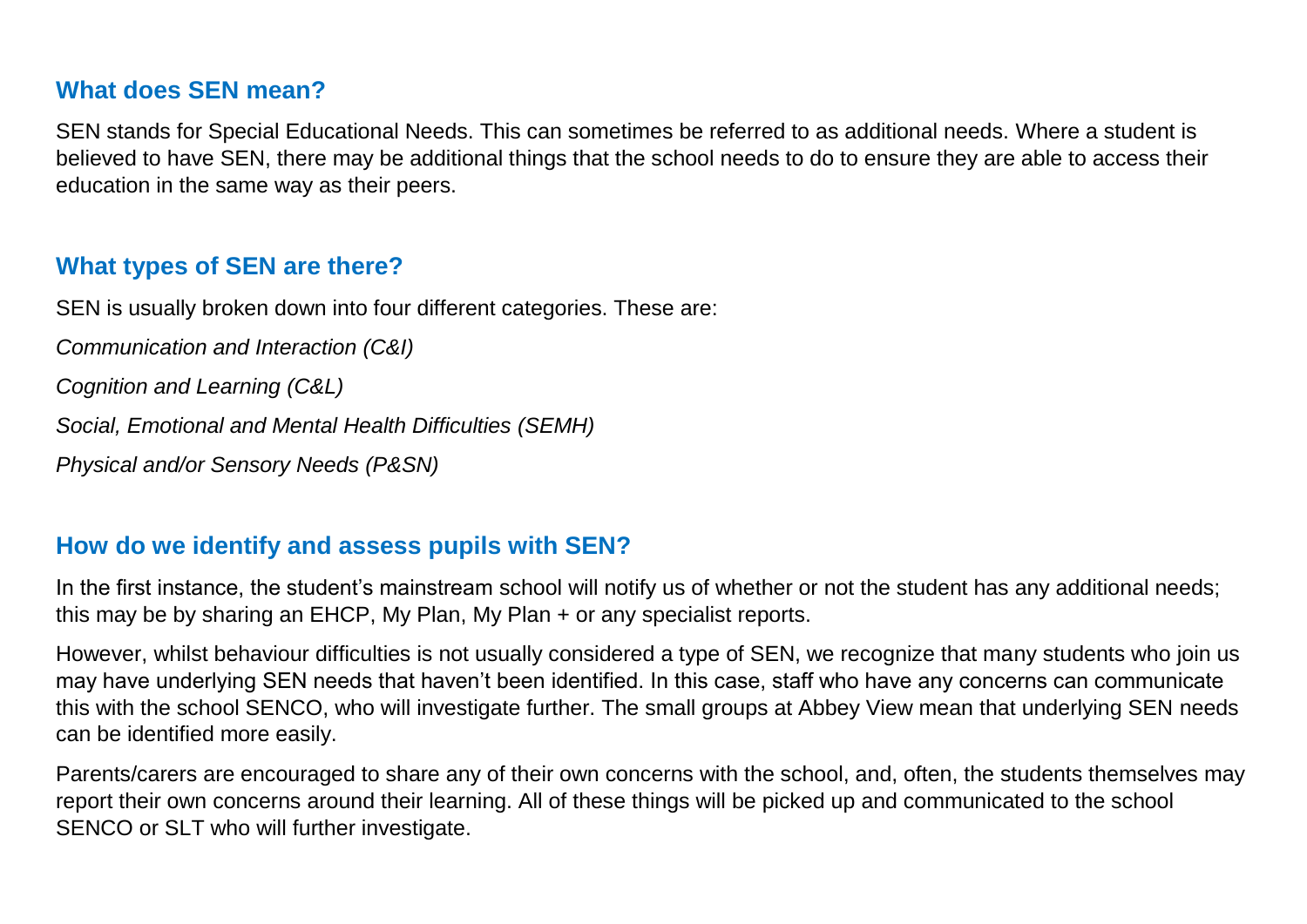# **How do we consult parents/carers of pupils with SEN and ensure their involvement in their child's education?**

All students attend with their parent or carer for an induction meeting before they start attending. This is a good opportunity for the parents to raise any concerns they have with the school principal.

All parents/carers, including those of students with SEN, are contacted weekly with a break-down of the students' week at school.

Where students have been taking part in an intervention programme at the school, the SENCO will make contact with parents/carers at the point of evaluation to share updates on progress.

Finally, the school has an annual parents' evening.

## **How do we consult with pupils with SEN and ensure their involvement in their education?**

Students with an SEN need are consulted about any intervention programmes we feel are appropriate for them. Results from any educational testing are shared with them by the SENCO, and they are given the opportunity to share their own thoughts and feelings around intervention at a six week review.

All students, including those with SEN, are part of a conversation surrounding their scores in every lesson. Teachers will share with them what score they are giving them at the end of the lesson, explaining why they have been given that score. This allows students with SEN to reflect on the lesson, and any emerging issues, as soon as the lesson has ended.

### **How do we assess and review pupil's progress towards their outcomes?**

A lot of our assessing and reviewing is done via our management information system; Scholarpack.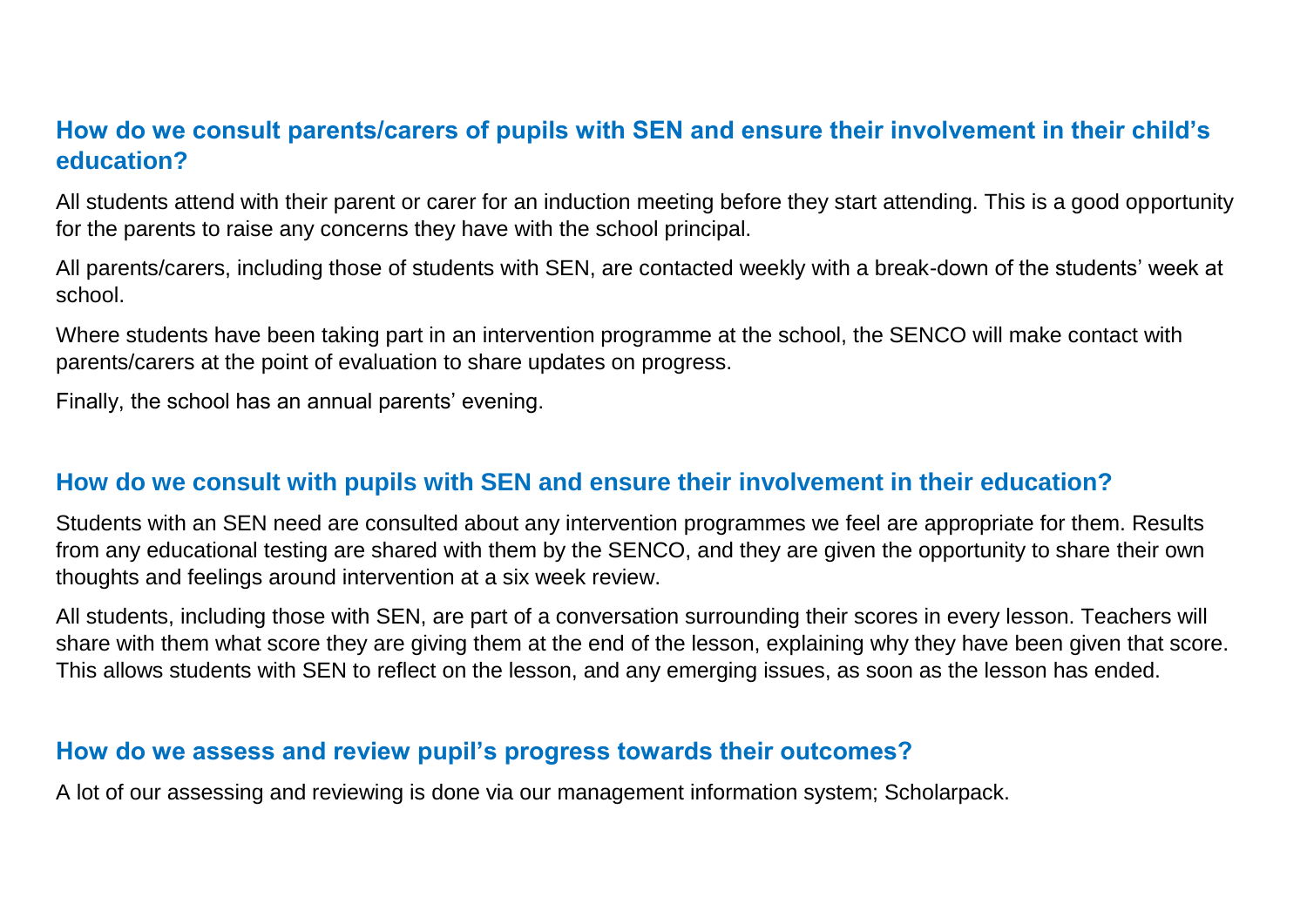In tutor time, on a Friday, students will have the chance to review their behavior across the week, with a focus on the positives. This information is then sent home to parents/carers on a Friday afternoon.

Our students, including those with SEN, have a clear understanding of the five areas they are assessed on in every lesson for attitude to learning.

Our students are aware, each term, of the targets they will be measured on in their subjects. Class teachers make assessment criteria/form for these areas explicit to students in advance.

# **How do we support pupils moving between phases of education?**

We work closely with our schools in order to support any student who returns to mainstream. We are trans[aren't with students and parents/carers about what information will be shared as part of this.

All our year 11 students are offered support in preparation for moving into post-16 settings. This includes careers advice, outreach programmes, college visits, career fairs, experts coming into school, and transition panel meetings.

### **How do we support pupils with SEN prepare for adulthood?**

We offer all of our students the opportunity to access Life skills lessons and Study Skills lessons; both of these are designed to help equip students, including those with SEN, with some of the skills, abilities, and knowledge that they need for becoming independent and successful adults.

### **What is our approach to teaching students with SEN?**

Teachers take responsibility and accountability for the progress and development of all students in their class, including those with SEN.

High quality teaching is our first step in responding to students who have SEN and this happens at classroom level. Because of the small group sizes, teachers are able to tailor an individual approach to teaching each student in their class.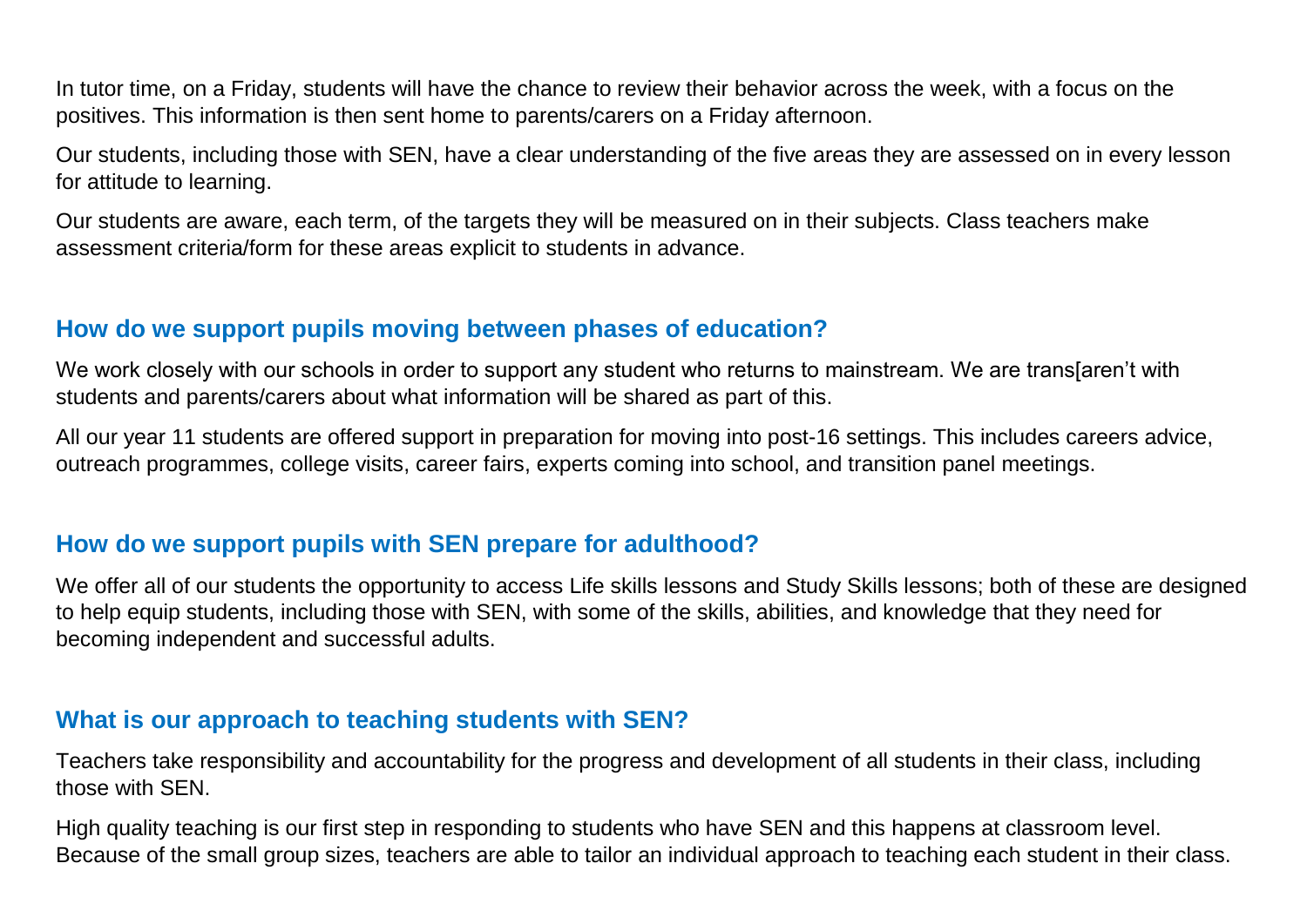# **How do we adapt our school to meet the needs of students with SEN?**

We differentiate our curriculum to ensure all students are able to access lessons.

We adapt our resources frequently to ensure they are accessible.

We use recommended aids where appropriate, such as laptops, coloured overlays, pen grips, larger font, visual glossaries etc.

We differentiate our teaching to ensure it meets needs; this may mean giving extra processing time, using pre-teaching, reading aloud etc.

## **What expertise and training do our staff have to support students with SEN?**

Staff at Abbey View regularly undertake training and attend student briefings to discuss the needs of students and how best to support them.

SEN has a fixed slot at weekly staff meetings in order that staff are brought up to date about students in the school who have SEN.

### **How do we evaluate the effectiveness of our SEN provision?**

We evaluate the effectiveness of our internal intervention programmes by completing reviews in a timely manner (each intervention has a different recommended time scale for re-testing).

Every student, including those with SEN, is reviewed for progress towards their academic targets each term.

EHCP reviews are held annually; as most of our students are dual registered, we support their mainstream school in this area.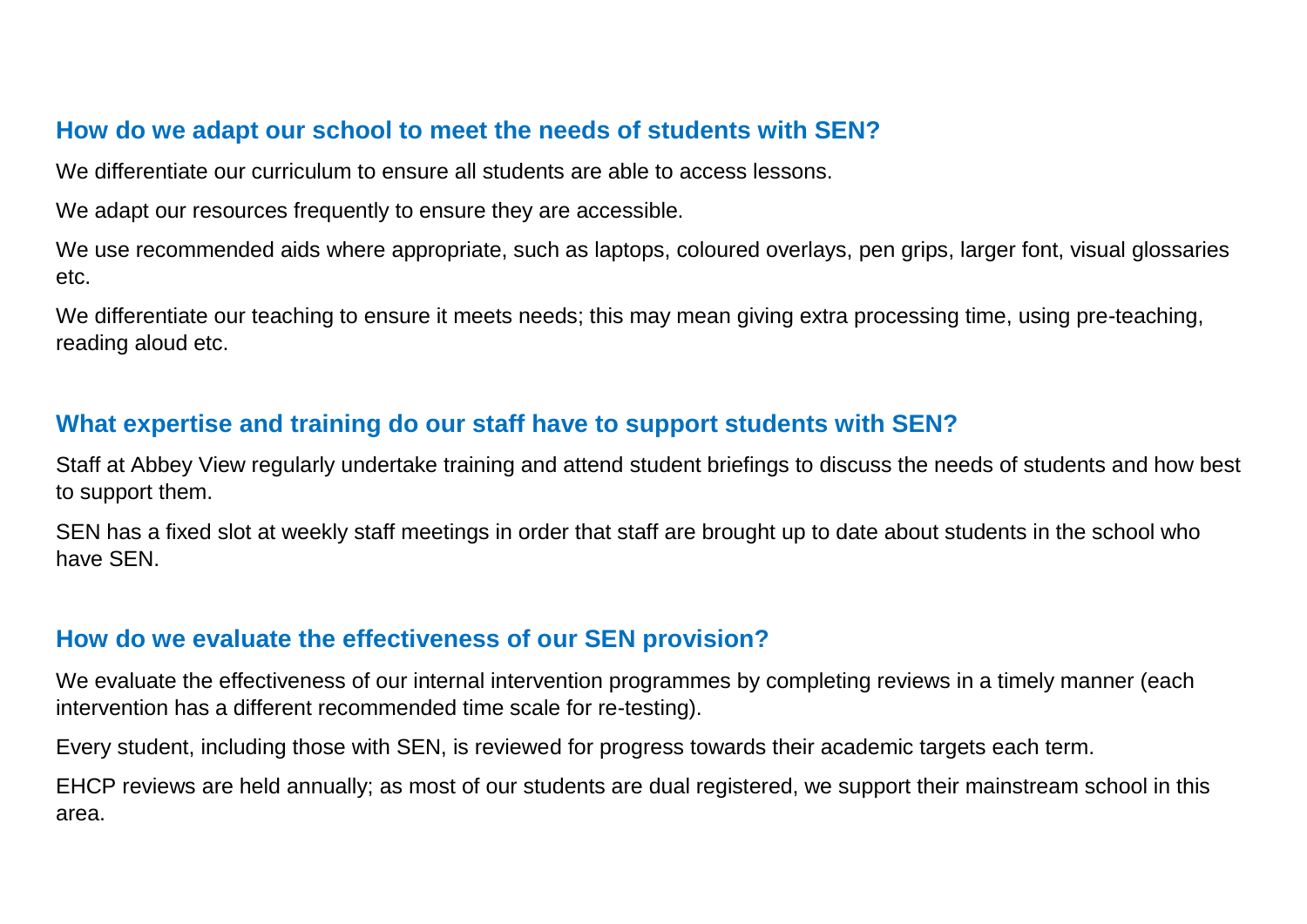## **How do we enable pupils with SEN to engage in activities with students who do not have SEN?**

All students who attend Abbey View will have some form of need that has acted as a barrier to them accessing mainstream education, though this may not be an SEN need specifically. Our classes are set based on key stage/age, as opposed to SEN, and so students with and without SEN engage in activities together daily. Additionally, our whole school community engage in activities together at break times, tutor times, and on school trips.

### **How do we support pupils with SEN to improve their emotional and social development?**

We have two pastoral support workers at Abbey View school and students with SEN, along with all students, have access to them throughout the school day.

Abbey View School has a PSCHE curriculum that meets the new guidelines for PSCHE and all students, including those with SEN, take part in this subject.

Abbey View School encourages social skills by having a Kitchen Table" style set up for lunch times and breakfast; staff and students eat, chat and interact at these times to try and help support the development of social skills. We also play games, do quizzes, and have PE lessons that support group work.

Abbey View School runs a Language for Behaviour and Emotions programme that is designed by speech and language therapists to help support emotional literacy and development. This is something that a student will take part in if they are identified as possibly benefiting from it.

# **How do we involve other organisations in meeting the needs of students with SEN and in supporting families?**

Multi-agency working is an important part of what we do. Where a student comes to us already involved with an external agency, we will make moves to ensure this can continue.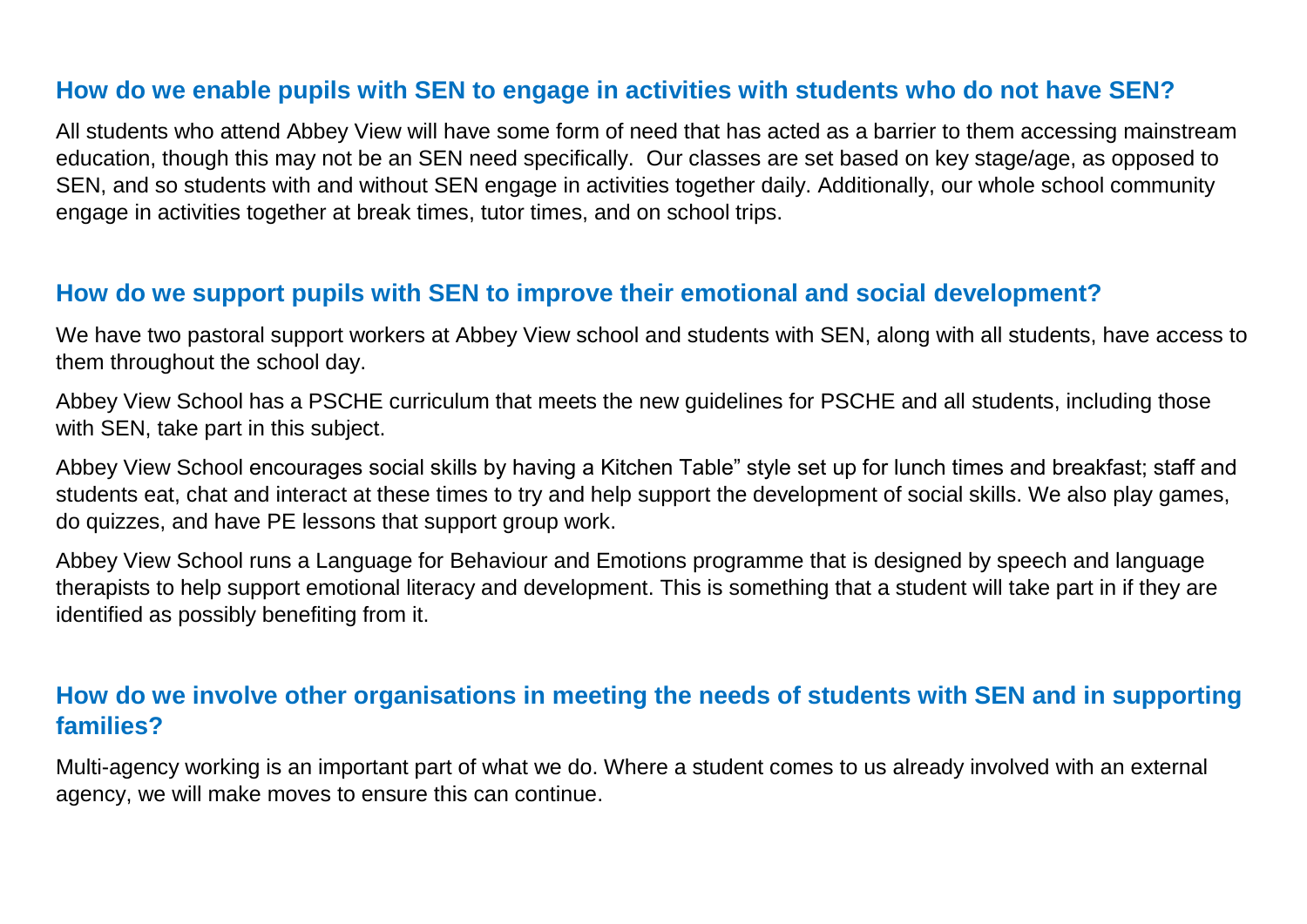At times, Abbey View will make arrangements for external agencies to come in and do work with students. The student, as well as parents and carers, will be communicated with if this is the case. We try hard to facilitate the work of any external agency that will be beneficial to the young person.

# **How do we include arrangements for young people who are looked after by the local authority and have SEN?**

Dale Hills, our school principal, is the designated adult for looked after children. Where students are both looked after and have SEN, he will work with the SENCO to ensure that student's needs are being taken into consideration.

# **Where can I find the Local Authority Local Offer?**

<https://www.glosfamiliesdirectory.org.uk/kb5/gloucs/glosfamilies/family.page?familychannel=2>

# **What can I do if I am unhappy with the school's SEN provision, or do not feel that the school is meeting my child's SEN needs?**

In the first instance, any complaints can be made to Dale Hills, our school principal. Please see our separate complaints policy with further information (there is a link at the bottom of this document to take you there.)

### **How is SEN information shared between Abbey View and a student's mainstream school?**

As part of the referral process, a student's mainstream setting should share any relevant information about SEN with Abbey View.

The school principal makes contact with each mainstream setting, weekly, to give an update on students, including those with SEN.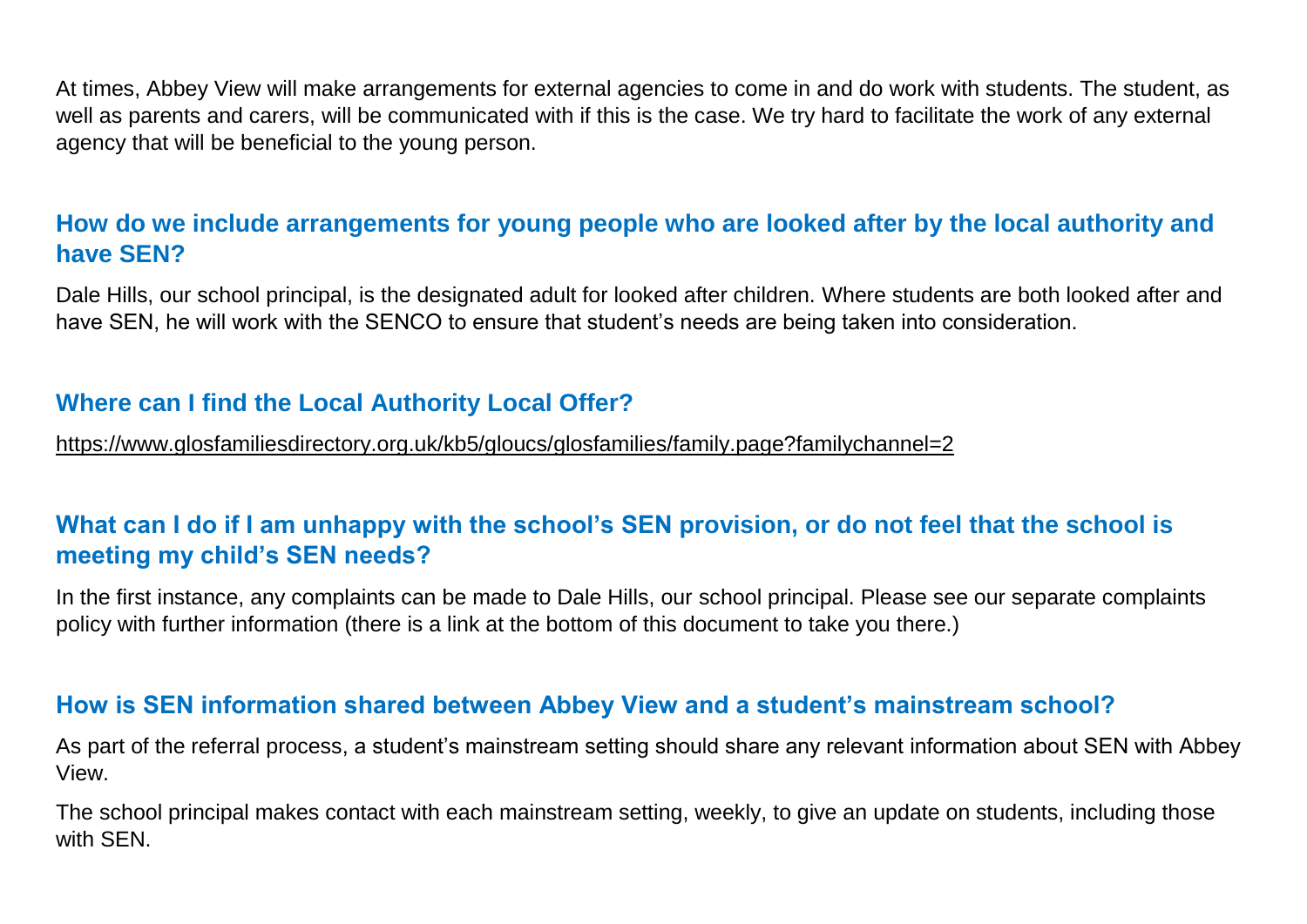If a student is returning to their mainstream setting, Abbey View will share any relevant information with regards to SEN with the school before they return, so that any needs can be supported on return.

**How do you support students with SEN in their exams?**Where a student with SEN qualifies for extra arrangements in their exam, and it is reflective of their usual way of working in the classroom, then these arrangements will be applied for via the form 8 process.

These arrangements may include extra time, a reader, use of a scribe, use of a laptop, a coloured overlay, rest breaks, working in a room alone.

Where access arrangements have been applied for and put in place at the student's mainstream school, we will replicate those at Abbey View.

## **What additional interventions do Abbey View run, alongside specialist teaching?**

| <b>Need</b>                     | Programme                                                        | Frequency     | <b>Delivery</b>        |
|---------------------------------|------------------------------------------------------------------|---------------|------------------------|
| Reading (Phonics and            | Fresh Start Phonics by Read Write Inc.                           | Daily         | One to one with our    |
| Decoding)                       |                                                                  |               | intervention tutor.    |
| Reading (Comprehension and      | <b>Internal Reciprocal Reading Programme</b>                     | Three times a | One to one with our    |
| Fluency)                        |                                                                  | week          | intervention tutor.    |
| Writing (Handwriting)           | <b>Better Handwriting by The National Adult Literacy Agency</b>  | Twice a week  | One to one with our    |
|                                 |                                                                  |               | intervention tutor.    |
| <b>Writing (Writing Skills)</b> | <b>Write On by Beyond English</b>                                | Twice a week  | One to one with our    |
|                                 |                                                                  |               | intervention tutor.    |
| Language (Thinking and          | Language for Thinking: A structured approach for young           | Twice a week  | One to one, or in      |
| Processing)                     | children: The Colour Edition                                     |               | small groups, with our |
|                                 |                                                                  |               | <b>SENCO</b>           |
| Language (Emotional             | <b>Language for Behaviour and Emotions: A Practical Guide to</b> | Twice a week  | One to one, or in      |
| Literacy)                       | <b>Working with Children and Young People</b>                    |               | small groups, with our |
|                                 |                                                                  |               | <b>SENCO</b>           |